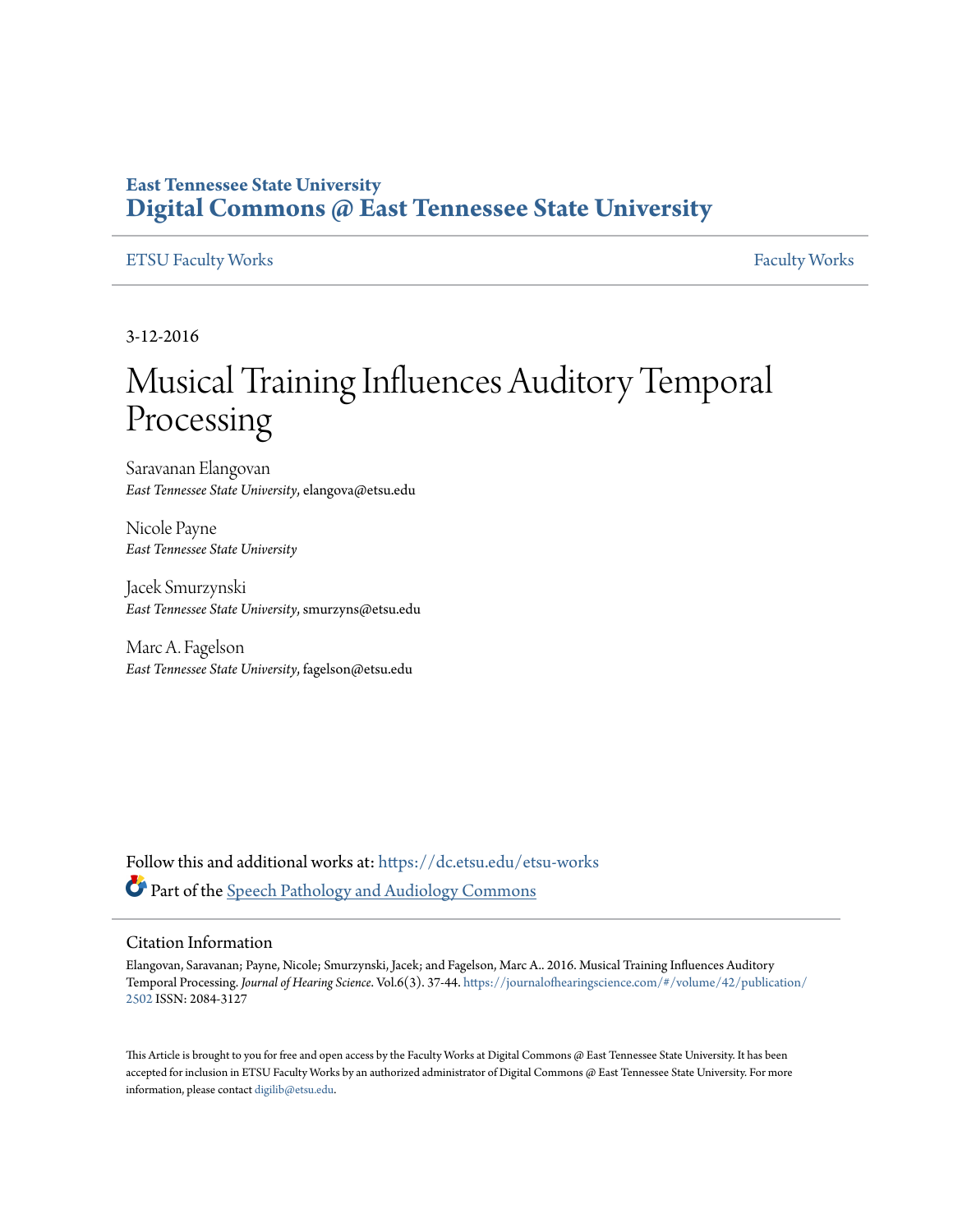# Musical Training Influences Auditory Temporal Processing

# **Copyright Statement**

© Journal of Hearing Science. This document was published with permission from the editor. It was originally published in the *[Journal of Hearing Science](https://journalofhearingscience.com/#/volume/42/publication/2502)*.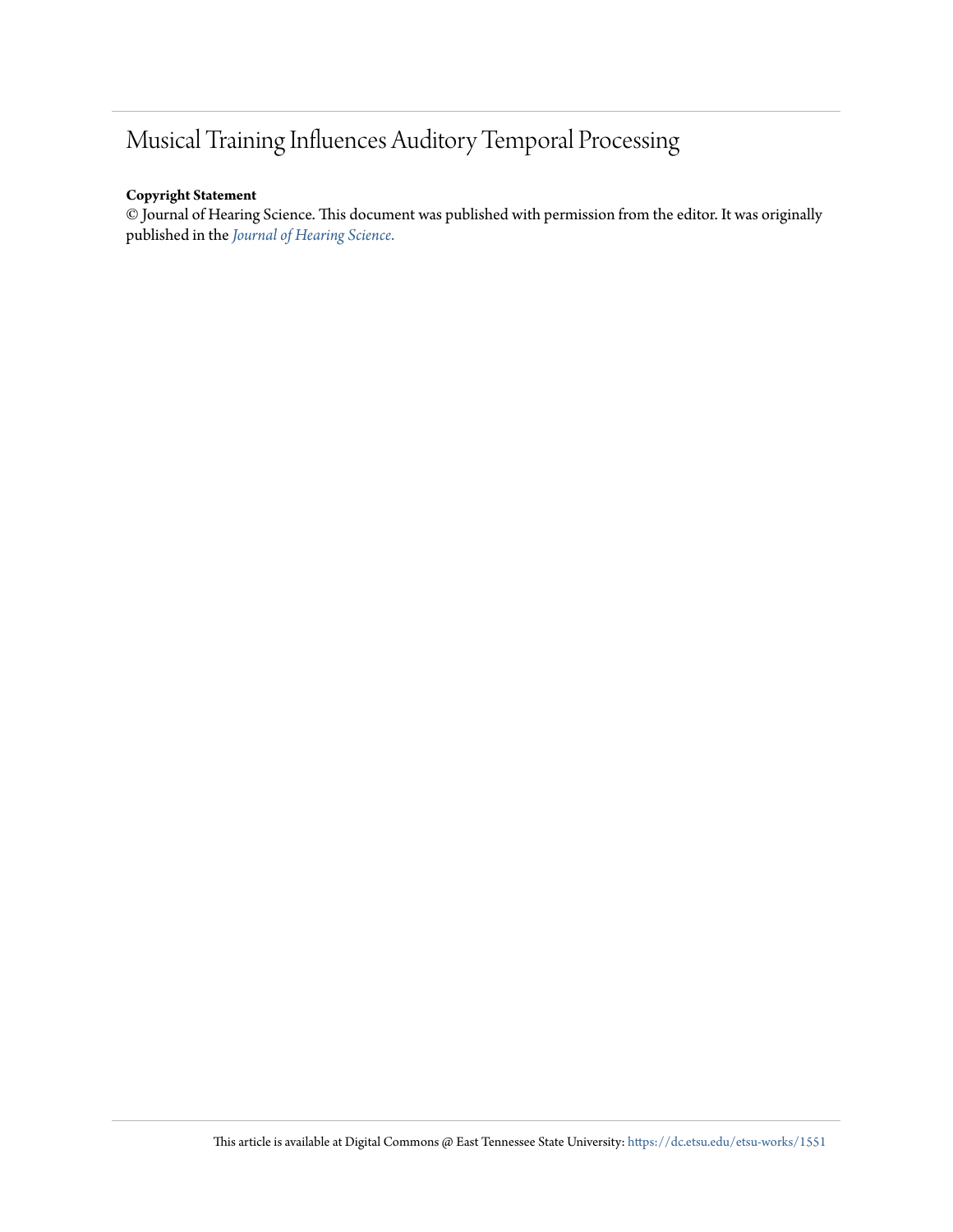# MUSICAL TRAINING INFLUENCES AUDITORY TEMPORAL PROCESSING

# **Saravanan Elangovan, Nicole Payne, Jacek Smurzynski, Marc Fagelson**

Department of Audiology and Speech-Language Pathology, East Tennessee State University, Johnson City, TN, **USA** 

**Corresponding author:** Saravanan Elangovan, Department of Audiology and Speech-Language Pathology, East Tennessee State University, Johnson City, TN, USA, e-mail: elangova@etsu.edu

# **Abstract**

**Background:** A link between musical expertise and auditory temporal processing abilities was examined.

**Material and methods:** Trained musicians (*n*=13) and non-musicians (*n*=12) were tested on speech tasks (phonetic identification, speech recognition in noise) and non-speech tasks (temporal gap detection).

**Results:** Results indicated musicians had shorter between-channel gap detection thresholds and sharper phonetic identification functions, suggesting that perceptual reorganization following musical training assists basic temporal auditory processes.

**Conclusions:** In general, our results provide a conceptual advance in understanding how musical training influences speech processing, an ability which, when impaired, can affect speech and reading competency.

**Key words:** music • auditory cortex • phonetics • speech perception • auditory temporal processing • gap detection • categorical perception • speech recognition in noise

# **EDUCACIÓN MÚSICA DE CAPACIDAD AUDITIVA COMO REFUERZO A LOS PROCESOS DE PROCESAMIENTO TEMPORAL**

## **Resumen**

Introducción: El presente estudio investiga la relación entre la educación música y los procesos de procesamiento temporal.

Material y métodos: Se han realizado las pruebas verbales (referentes a la identificación de los fonemas y el reconocimiento del habla en el ruido), a las que han sido sometidos músicos cualificados (en el número *n*=13) y a las personas sin estudios en música (*n*=12). Los participantes de la prueba han realizado tareas no verbales (consistentes en identificación de pausas).

Resultados: Los resultados de las susodichas pruebas demuestran que el tiempo de identificación de pausas es más corto en los músicos. Además, en este grupo se observa una identificación más rápida y precisa de los fonemas. Estos datos sugieren que la reorganización perceptual, que es una consecuencia de la formación música de la capacidad auditiva, refuerza los procesos básicos del procesamiento temporal.

Conclusiones: Las relaciones demostradas durante la realización de la prueba han permitido ampliar el conocimiento sobre el tema de efectos de la formación musical en el procesamiento del habla, cuyos trastornos pueden influir en la capacidad de verbalización y la competencia de lectura.

**Palabras clave:** música • corteza auditiva • fonética • identificación de pausas • percepción categórica • reconocimiento del habla en el ruido

# **ВОСПИТАНИЕ МУЗЫКАЛЬНОГО СЛУХА ПОДДЕРЖИВАЕТ ПРОЦЕССЫ ВРЕМЕННОЙ ПЕРЕРАБОТКИ**

## **Изложение**

**Введение:** В настоящей работе исследовалась связь между музыкальной деятельностью и процессами временной переработки.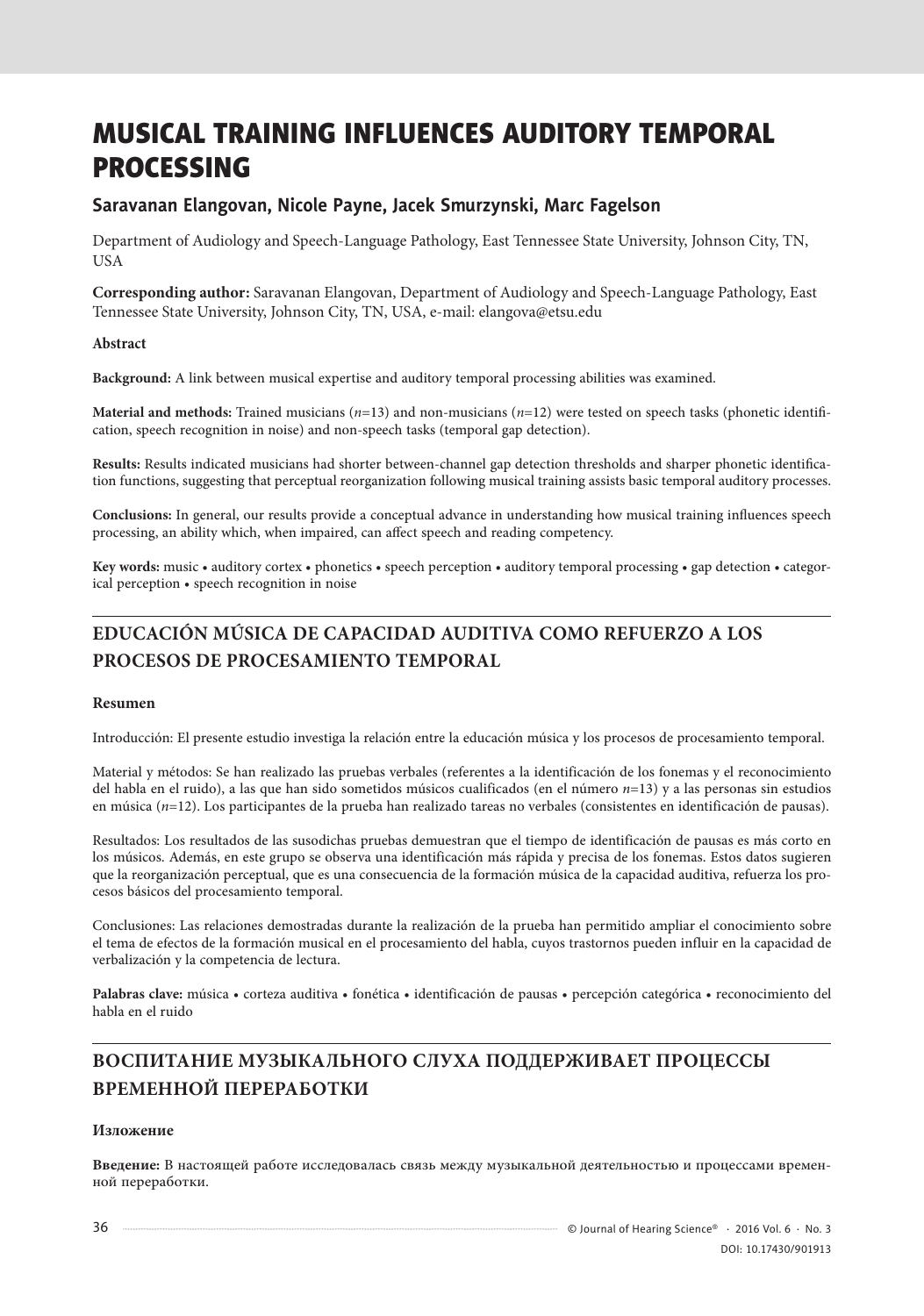**Материал и методы:** Квалифицированные музыканты (числом *n*=13) и люди без музыкального образования (*n*=12) взяли участие в вербальных тестах (касающихся идентификации фонем и распознавания речи в шуме). Исследованные люди выполняли также невербальные задания (включающие обнаружение перерывов).

**Результаты:** Результаты вышеуказанных тестов показывают, что время обнаружения перерывов – короче у музыкантов. Кроме того, в этой группе замечена более быстрая и более точная идентификация фонем. Согласно этим данным, реорганизация восприятия, являющаяся последствием развития музыкального слуха, поддерживает основные процессы временной переработки.

**Выводы:** Взаимозависимости, показанные в ходе проведенного исследования, позволили расширить знания о влиянии музыкального обучения на переработку речи, нарушения которой могут влиять на способность вербализации и умение чтения.

**Ключевые слова:** музыка • слуховая кора • фонетика • обнаружение перерывов • категориальное восприятие • распознавание речи в шуме

# **KSZTAŁCENIE MUZYCZNE SŁUCHU WSPOMAGA PROCESY PRZETWARZANIA CZASOWEGO**

#### **Streszczenie**

**Wprowadzenie:** W niniejszej pracy zbadano związek między przygotowaniem muzycznym i procesami przetwarzania czasowego.

**Materiał i metoda:** Testom werbalnym (dotyczącym identyfikacji fonemów oraz rozpoznawania mowy w szumie) poddano wykwalifikowanych muzyków (w liczbie *n*=13) oraz osoby bez wykształcenia muzycznego (*n*=12). Badani wykonywali też zadania niewerbalne (obejmujące wykrywanie przerw).

**Wyniki:** Wyniki w/w testów wskazują, że czas wykrywania przerw jest krótszy u muzyków. Ponadto, w grupie tej zauważa się także szybszą i bardziej precyzyjną identyfikację fonemów. Dane te sugerują, iż reorganizacja percepcyjna, będąca konsekwencją kształcenia muzycznego słuchu, wspomaga podstawowe procesy przetwarzania czasowego.

**Wnioski:** Zależności wykazane w toku przeprowadzonego badania pozwoliły na poszerzenie wiedzy na temat wpływu kształcenia muzycznego na przetwarzanie mowy, którego zaburzenia mogą wpływać na zdolność werbalizacji oraz umiejętność czytania.

**Słowa kluczowe:** muzyka • kora słuchowa • fonetyka • wykrywanie przerw • percepcja kategorialna • rozpoznawanie mowy w szumie

#### **Background**

The capacity to resolve fine auditory temporal cues is critical for comprehension of complex auditory stimuli, the separation of rapidly presented speech stimuli, and speech recognition, especially within competing noise [1]. Deficits in temporal processing ability have been related to phonological impairments, deficits in the perception of speech rhythm [2] and difficulties with listening in noise, both in children with learning impairments (e.g., dyslexia, auditory processing disorders, and specific language impairment) and in elderly adults.

Recently, studies have documented the positive benefits of musical training on cognitive and perceptual processes (see [3] and [4] for reviews). Speech and music have many similarities in both fine temporal and spectral structure, and they both require efficient neural processing in order to resolve dynamic timing cues [5]. Despite complex abilities required in both domains, linguistic and musical competencies develop spontaneously in normally developing children, without conscious effort or even formal instruction.

provide functional benefits in speech and language processing at both cortical [7,8] and subcortical [9–11] levels. Specifically, musicians outperform non-musicians on tasks such as auditory working memory and attention [12– 14], speech perception in noise [1,15], phonetic categorization of consonant-vowel syllables [16], phonemic discrimination [17,18], and phonological awareness [5,19]. These findings support the use of musical training as a rehabilitation strategy to overcome deficits in auditory processing and speech perception, as seen in individuals with dyslexia or age-related decline [6] or with listening and language problems. Trained musicians have also been shown to possess superior temporal processing skills than non-musicians, as demonstrated with backward masking tasks [3] and temporal order judgments [20]. Recent studies have also demonstrated that musicians have finer temporal acuity skills and do better in detecting short temporal gaps in acoustic stimuli [6,21], a task known as auditory gap detection.

Experience-dependent plasticity associated with musical training results in changes throughout the auditory system [6] allowing musicians to perform better on listening tasks beyond just music, in later years. Consistent musical training from a young age has been thought to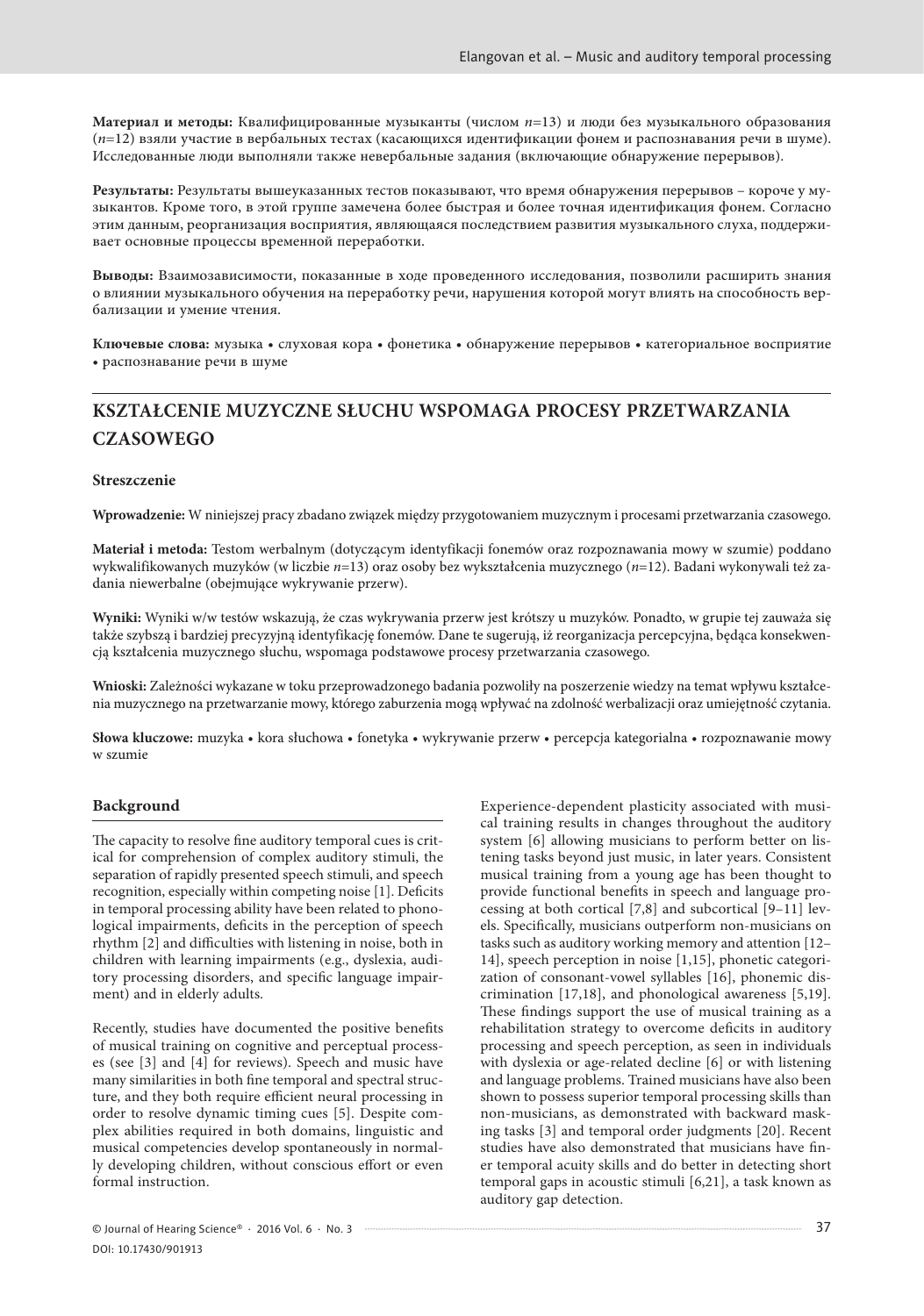Psychophysical [22,23] and clinical experiments [24] suggest that the spectrotemporal attributes of a sound in which a gap is embedded will engage specific gap-discrimination operations and therefore affect gap detection thresholds (GDTs). Two forms of gap detection have been distinguished, each mediated by different neural mechanisms [25], namely within-channel (WC) and between-channel (BC) gap detection paradigms. In a WC paradigm, the noise markers demarcating the gap have the same spectral and temporal properties, while in a BC paradigm, the noise markers are not identical and vary in either spectral and/ or temporal properties. A number of investigations have shown that gap performance assessed through BC paradigms, but not WC, is highly correlated with voice onset time (VOT) phonetic boundaries [22,23,26], and that VOT relates to phonological reading skills in children [27] and reflects a decline in auditory processing with advanced age [28] or cerebral injury [29].

To date there have been only a few studies [6,21] that have examined gap detection performance in musicians. Further, neither of these studies examined the relation between gap detection performance and functional speech perceptual skills in musicians, particularly at a sub-segmental level. In the present study, we investigate whether musical training alters primary temporal perceptual processing abilities that have been shown to be common for speech processing (e.g., speech recognition in noise and phonetic identification) and for non-speech (i.e., temporal) processing.

# **Material and methods**

## Participants

Thirteen musicians and 12 non-musicians participated in this study. The sample size was determined based on a power analysis (G\*Power 3.1 analysis software) with a power set at 0.80, alpha at 0.05, and an anticipated mild *a priori* effect size predicted by group differences in between-channel gap detection recorded in a pilot study. All participants were native English speakers with ages ranging from 18 to 28 years (mean ages: 20.5 years for musicians and 22.8 years for non-musicians). Participants categorized as musicians started musical training before the age of 12 years, had 8 or more years of musical experience, and consistently practiced for at least 1 hour per day and at least three times per week over the last 10 years. Although a few participants in the non-musicians group (*n*=5) reported some experience of playing music during school years, none reported having more than 3 years of formal musical training and all failed to meet the musician-group inclusion criteria. All participants had normal pure tone hearing thresholds (modified Hughson-Westlake method) from 250 to 8000 Hz (<15 dB HL) and no history of middle ear pathology/dysfunction, cognitive or neurological deficits, or any previously diagnosed learning, listening, or auditory processing disorder.

All participants were screened for amusia through the online Montreal Battery of the Evaluation of Amusia (MBEA; 30) test. Amusia, also known as tone deafness, refers to a musical disorder that presents as defects in processing pitch, musical memory, and musical recognition, and is believed to affect approximately 4% of the general population (35). The MBEA assesses six music-processing components: scale, contour, interval, rhythm, metric, and musical memory. The MBEA has been shown to be sensitive to deficits in perception of musical tones in both normal [30] and neurological disordered patients [31]. The results of the MBEA test did not identify any participants from either group as amusic. Further, a *t*-test comparison of their MBEA performances revealed no significant difference between the musician (mean score=25.5; SD=2.9) and the non-musician (mean score=22.3; SD=3.8) groups (*F*=0.39; *p*=0.28).

## Stimuli

The gap detection and phonetic perception stimuli and methods employed in the present study are comparable to those reported in Elangovan and Stuart (2008; [22]).

# *Gap detection*

Gap markers for the between-channel (BC) and within-channel (WC) gap detection tasks were synthesized from noise stimuli generated by SigGen 32 (v3.1) and a Tucker-Davis Technologies DD1 32-bit resolution digital-to-analog converter with 20 μs sampling period (TDT, Alachua, FL, USA). To prevent aliasing, the synthesized stimuli were low-pass filtered (TDT FT6-2) and then attenuated (TDT PA4) before being digitally filtered (TDT PF1). These stimulus tokens were power amplified (TDT HB6) to give a calibrated 80 dB peak SPL when presented through ER-3A insert earphones (Etymotic Research, Elk Grove, IL). Each trial comprised three stimulus sequences: two control sequences and one test sequence which were randomly presented, and the subject's task was to press a button to indicate which sequence sounded different (see Figure 1 for a schematic of the test and control sequence). Each control sequence consisted of a leading marker and a trailing marker separated by a brief (1.0 ms) inaudible gap to ensure that gating transients were similar for both the control and test stimuli. This was done to reduce the possibility of creating an extraneous cue for the test sequence. The leading and trailing markers of the test sequence were separated by a gap that was varied adaptively by a tracking procedure. For the BC gap detection task, the leading marker was a short (10 ms), wideband (10–20,000 Hz) noise stimulus with 1 ms rise/fall times. The trailing marker was a relatively long (300 ms), narrowband (halfoctave; filter roll-off of 48 dB/octave) noise stimulus; the center frequency of the trailing marker for the betweenchannel condition was either 2 or 8 kHz. For the WC gap detection task, both the leading and trailing noise markers were identical. They were half-octave narrow-band (halfoctave; filter roll-off of 48 dB/octave) noise bursts with a center frequency of 1000 Hz. The duration of these stimuli were 200 ms with rise/fall times of 10 ms.

# *Phonetic identification*

A series of consonant-vowel (CV) syllables was synthesized such that the end points were perceived categorically as a voiced bilabial stop /*ba*/ and a voiceless /*pa*/. This was achieved by parameterizing a single acoustic temporal dimension – viz., voice onset time (VOT), across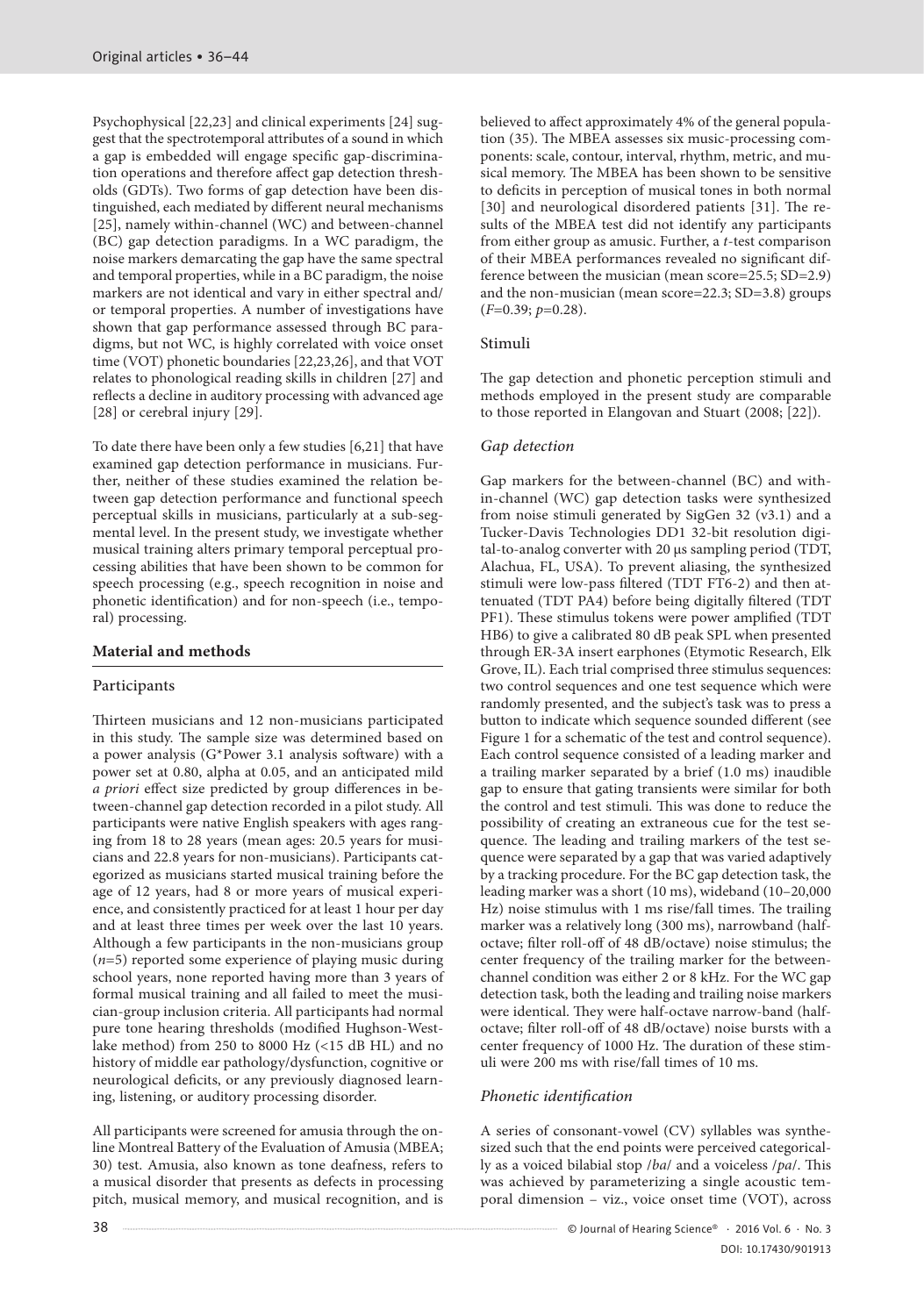

Figure 1. Schematic representation of the control stimuli sequences and test stimuli sequences of the withinchannel and between-channel gap detection paradigms

the synthesized stimuli. These stimuli were created using an HLSyn (version 2.2) Klatt synthesizer (Sensimetrics Corporation) running on a Dell Optiplex computer with a 16-bit sound card. The stimuli were spectrally identical and differed only in VOT values that separated the onset of the stop burst and that of subsequent voicing. The VOT values varied in 5 ms steps and ranged from 0 to 60 ms, thereby creating a 13-stimuli continuum. The HLsyn is a quasi-articulatory synthesizer that generates speech units by altering time-varying parameters. A noise source 10 ms long and 60 dB SPL in amplitude simulated the initial stop burst. A 40 ms vowel /*a*/ formant (F) transition followed this stop burst. The onset frequencies (and bandwidths, BWs) of the F transitions were F1=438 Hz (200 Hz), F2=1025 Hz (70 Hz), F3=2425 Hz (130 Hz), F4=3250 Hz (350 Hz), and F5=4500 Hz (500 Hz). The fundamental frequency of each token varied over the steadystate portion of the vowel, beginning at 120 Hz and ending at 100 Hz. The steady-state portion of the /*a*/ varied in duration relative to the VOT, while maintaining a constant overall token duration of 320 ms. The F (and BW) values for the vowel were as follows:  $F1 = 700$  Hz (200 Hz); F2=1200 Hz (70 Hz); F3=2600 Hz (160 Hz); F4=3300 Hz (350 Hz); and F5=4500 Hz (500 Hz). Illustrative spectrograms, prepared with Signalyze software (Linguist Plus, Inc; version 3.12), of seven tokens of these synthesized stimuli are shown in Figure 2 of Elangovan and Stuart [22].

#### *Speech recognition in noise*

The stimuli and procedure used in the word recognition in noise task were similar to those used by Elangovan and Stuart [22]. The test stimuli consisted of a custom 2-channel compact disc recording of 50 monosyllabic words from lists 1–4 of the Northwestern University Auditory Test No. 6 (NU-6) and competing continuous or interrupted broadband noise. The word lists were edited to remove the



Figure 2. Mean gap detection thresholds for the four between-channel (BC) gap detection threshold tasks (at 2000 and 8000 Hz) and the within-channel (WC) gap detection task. Error bars indicate ± one standard deviation of the mean

carrier phrase and to reduce the inter-stimulus intervals from 4.2 to 3.0 seconds. The continuous noise consisted of a 10-second segment of noise with a flat spectrum (within ±1 dB) from 100 to 8000 Hz. The competing interrupted broadband noise consisted of noise bursts, with silent periods between them, both of which had durations varying randomly from 5 to 95 ms. All speech and noise stimuli were normalized to have equal power.

#### Procedure

#### *Gap detection*

To estimate the gap detection thresholds (GDTs), a twodown, one-up, three-interval forced choice adaptive procedure was set to yield a 70.7% performance level [32]. The experiments were controlled by Psychosig version 3.11 (TDT system II) and interfaced with a GSI-16 (Grason-Stadler) audiometer via a TDT RP2 interface. Gap stimuli were presented binaurally at 80 dB peak SPL with ER-3A insert earphones. Following presentation of each trial (each including three stimuli sequences with two control and one test sequence presented in a random order), the subjects pressed a button to indicate which stimuli sequence had the longer gap. Prior to the test trails, all participants completed practice sessions to acquaint themselves with the stimuli and task. For these sessions, the WC and BC gap stimuli had longer gaps and visual feedback was provided after each trial. In general, the participants required more practice to become familiar with the BC tasks in comparison to the WC tasks, which is consistent with what is reported in the literature [25]. On average, these practice sessions lasted approximately 15–20 minutes for both groups of participants. Test trials began after participants demonstrated familiarity with the task, achieving relatively stable performance and smaller variations at short gap values.

After a participant's response was recorded, a new trial began 300 ms later. Gap duration was adaptively changed and each run was terminated after 14 reversals or after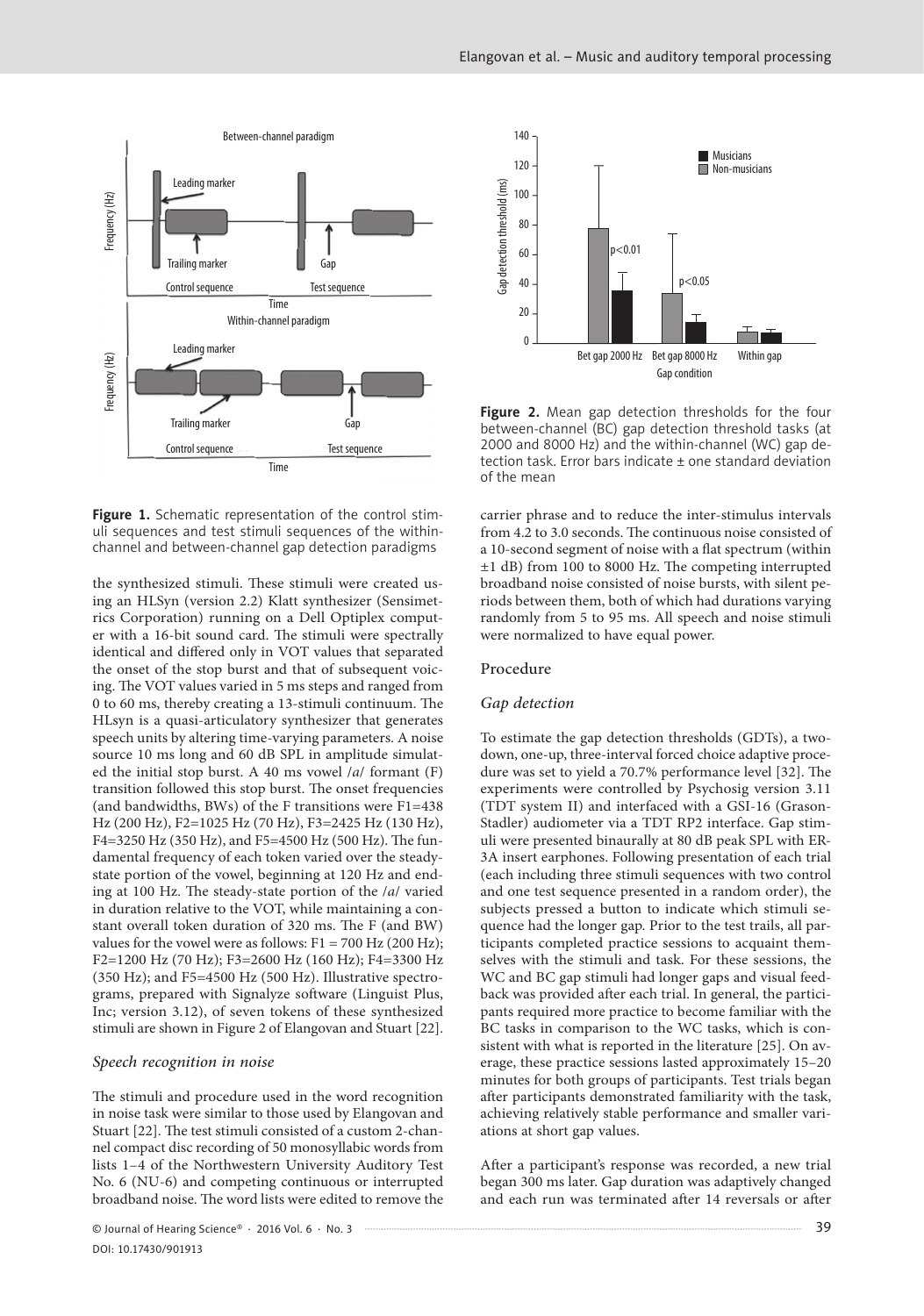

Figure 3. Identification functions showing the group mean percent correct */ba/* responses and */pa/* responses as a function of VOT value (0 to 60 ms) for the musician group (black) and the non-musician group (grey). Error bars indicate ± one standard deviation of the mean

a maximum of 60 trials. The GDT was estimated as the arithmetic mean of the last six reversals and was defined as the silent interval, exclusive of rise/fall time [25]. For the BC gap detection tasks, GDTs were determined separately for each trailing marker center frequency (2 and 8 kHz).

#### *Phonetic identification*

The VOT series of 13 stimuli were routed from the computer to the GSI-61 audiometer and presented at 80 dB peak SPL binaurally with ER-3A insert earphones. A set of 10 stimulus blocks (each with the 13-stimuli continuum in random order) was used to generate identification functions using the single-interval forced-choice paradigm. In a short practice session, all participants listened to identified endpoint /*ba*/ and /*pa*/ stimuli to familiarize themselves with the stimuli. Participants pressed a corresponding button on a response pad to indicate whether they heard /*ba*/ or /*pa*/.

## *Speech recognition in noise*

The speech stimuli for the quiet condition were presented binaurally through insert earphones (ER-3A) at 40 dB SL re: SRT. For the noise conditions, the speech stimuli were presented binaurally at a constant level while the noise was varied with signal-to-noise  $(S/N)$  ratios of  $-5$ ,  $-10$ ,  $-15$ , –20, –25, and –30 dB. Presentation order of the word lists and noise conditions was counterbalanced and the S/N ratios were randomized across participants. The participants listened and repeated the target words in quiet and in competing continuous or interrupted broadband noise. The responses for the different conditions were scored as whole word percent correct.

## **Results**

## Gap detection

The group mean GDTs and standard deviations (SDs) for the different conditions for both groups are shown in Figure 3. For the musician group, the thresholds were 7.1

ms (SD=2.9) for the WC, 35.9 ms (SD=4.2) for the 2000 Hz BC, and 14.0 ms (SD=3.5) for the 8000 Hz BC. For the non-musician group, the corresponding mean GDTs (and SDs) were 7.9 ms (SD=2.9), 77.3 ms (SD=5.3), and 34.3 ms (SD=3.3). The following trends can be observed. First, for both groups the BC condition generally produced higher GDTs and inter-subject variability than the WC condition. Second, the difference between the center frequency of the leading and trailing markers affected the BC gap thresholds, with better discrimination for the 8000 Hz condition than the 2000 Hz condition. Most significantly, however, the musicians outperformed the nonmusicians for the BC gap detection tasks. A one-way repeated measures analysis of variance (ANOVA) indicated that the musicians had significantly shorter BC GDTs than the non-musicians [*F*(1,20)=11.10, *p*=0.003 for the 2000 Hz condition; *F*(1,20)=8.23, *p*=0.045 for the 8000 Hz condition)]. No significant differences were observed between the groups for the WC GDTs  $[F(1,20)=0.53, p=0.48]$ .

## *Phonetic identification*

The VOT categorical boundary was determined as the VOT value that resulted in a 50% probability of a /*ba*/ response, and was determined for each participant using the Spearman-Kärber equation. The mean categorical boundary was 30.2 ms (SD=2.6 ms) for the musician group and 29.6 ms ( $SD = 4.8$  ms) for the non-musician group. These categorical values are comparable to those reported in other studies [33–35] for young, normal hearing, native English listeners for the same (*viz.,* voicing) phonetic contrast. As can be observed in Figure 3, phonetic identification functions for the musicians were steeper (i.e., more categorical) than non-musicians; statistically however, there was no significant group difference [*F*(1,24)=0.119, *p*=0.073, *η*<sup>2</sup> =0.005, *θ*=0.063] between the slope of the regression functions when tested with a logistic regression model.

## Speech recognition in noise

There was no significant difference between groups for word recognition in quiet (musician mean: 93.67±3.05%; non-musician mean: 94.83±3.66%; *F*=0.72, *p*=0.406). Both groups demonstrated a significant release from masking in the interrupted noise condition as observed in Figure 4. However, no significant group differences were observed in the magnitude of the masking release. These results are in contrast to those reported by other research investigations utilizing different speech-in-noise paradigms that have consistently shown that musicians have enhanced word recognition in the presence of competing noise [1,6]. However, an interesting and important result was found when, for the musician and non-musician group, independently, we performed a series of Pearson product-moment correlations between the different speech-in-noise conditions (13 levels: speech in quiet, 6 continuous-noise conditions, and 6 interrupted noise conditions) and gap detection performance (2 levels: BC and WC thresholds). These results revealed, for the musician group, a significant negative correlation between the interrupted noise at –30 dB SNR condition (Int –30 SNR) and the BC 8 kHz gap threshold (*r*[12]=–0.59, *p*=0.04). In other words, musicians who performed better (higher word recognition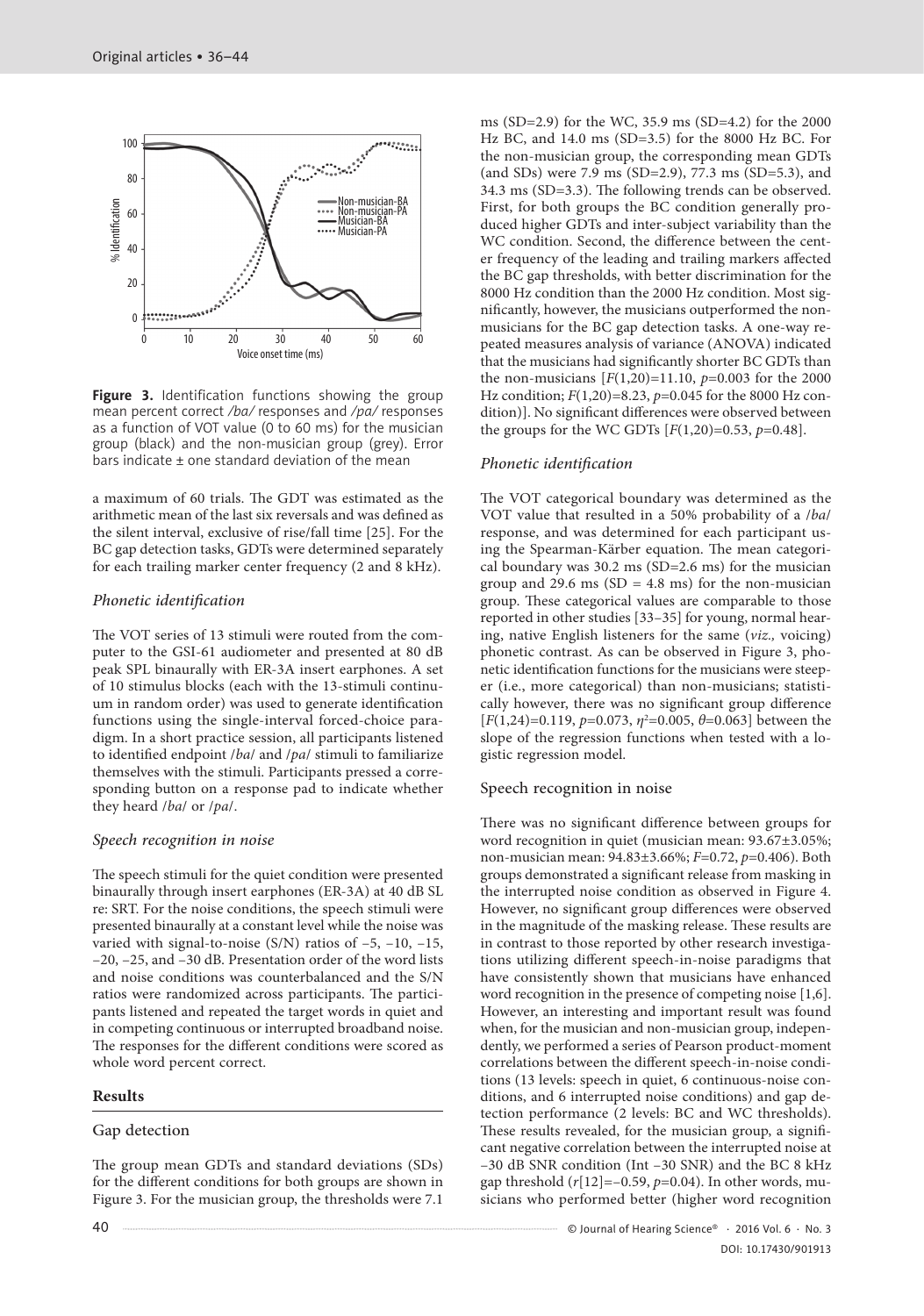

**Figure 4.** Mean word recognition scores as a function of signal to noise ratio for continuous noise (full lines) and interrupted noise (dashed lines) for both the musician group (black) and non-musician group (grey)

scores) under the most stringent SNR condition with competing interrupted noise also had better (shorter) BC gap detection thresholds, at least for the 8 kHz condition. All the other comparisons were non-significant for both the musician and non-musician groups.

#### **Discussion**

The hypothesis that musical training enhances the ability to resolve temporal processing cues in both speech and non-speech stimuli was tested by comparing performance of musicians and non-musicians for three behavioral tasks: gap detection, phonetic identification, and word recognition in noise. We postulated that if musical training shapes the auditory system at the level of basic processing, then this might have an effect on the perception of distinct phonemes and the ability to resolve speech fragments that fall in the brief silent gaps between interrupted noise. For these reasons, we expected to see shorter gap detection thresholds (GDTs), steeper (i.e., more categorical) phonetic identification functions, and enhanced word recognition in the presence of interrupted noise.

While our methodology does not allow causal inferences to be made, our study findings reinforce the proposition that musical training enhances some temporal processing skills of non-speech stimuli; it also potentially affects the ability to categorize phonetic contrasts, at least those varying in a single temporal dimension (i.e., voice onset time). Our results do not reveal any superiority of the musicians over the non-musician group with regard to release of masking and speech perception in noise. However, we do acknowledge that our participant sample size was relatively small for both groups. Considering the greater inter-group variability with word recognition and phonetic characterization, it is possible that this may have affected our results. Future investigations in this area will need to include larger sample sizes.

#### Gap detection

The task of gap detection as a perceptual operation takes on special importance from a speech perception standpoint, especially because such parses or gaps are ubiquitous in natural speech at both the segmental and suprasegmental level. In fact, some of the most interesting "gaps" in the stream of speech, such as VOT, are phonetically relevant cues [23] in most languages. Elangovan and Stuart [22] contend that the auditory perceptual task underlying a between-channel (BC) exercise must be processed at a more central level, since the peripheral auditory system contains no neural machinery capable of mediating such cross-channel comparisons. Thus the argument can be made that the two types of gap detection paradigms (i.e., BC and WC) potentially activate fundamentally independent timing perceptual operations. The timing mechanism required for performing a WC task appears to be "simple discontinuity detection in the auditory channels" [22] activated by the stimuli, a processing strategy likely to be achievable at the periphery. In contrast, the higher GDTs in the BC paradigm is likely to reflect complex central representation of the markers bounding the gap, and these would require relatively longer computation times, with inherently higher inter-subject variability, than the peripheral processing of WC gaps. Our present results accord with earlier researchers who reported elevated GDTs and greater inter-subject variability for BC paradigms compared to WC gap thresholds [22,26], which we observed for both the musician and non-musician groups.

Recent investigations have revealed that neuroplasticity induced by musical learning should be reflected as enhanced cognitive auditory endogenous responses in both electrophysiological [36–38] and magnetoencephalographic measures [39]; the same measures correlate with structural changes in cortical auditory and motor areas [8]. One important finding of the present study was that the musicians had significantly lower thresholds for the two BC gap detection tasks (at 2000 and 8000 Hz) than the non-musicians. However, no such group differences were observed for the WC gap detection task. These findings are similar to those reported by other investigators with musicians from diverse genres, and supports the notion that a BC gap detection test paradigm is more sensitive to relatively subtle neuroplastic changes secondary to musical training.

#### Phonetic identification

Categorical perception of consonants exemplifies our unique speech perceptual skill of effortlessly mapping smooth, continuous acoustical features into discrete, phonetic units. This fundamental ability enhances speech comprehension by promoting perceptual constancy in the face of talker variability within different acoustical dimensions such as pitch and VOT. Although categorical perception is an innate ability [40], linguistic investigations reveal that categorical phonetic boundaries are modified early in life by native language [32] and are malleable to later life language experiences, as in the case of bilinguals. From a clinical perspective, the importance of categorical perception is supported by a number of studies of phonological reading impairments in developmental dyslexia [41,42]. These have shown an abnormally reduced sensitivity to acoustic differences across phonetic boundaries (i.e., deficits in phonetic precision) during reading acquisition, a deficit which is a prime factor in dyslexia. In addition, an effect of age on phoneme category boundaries has already been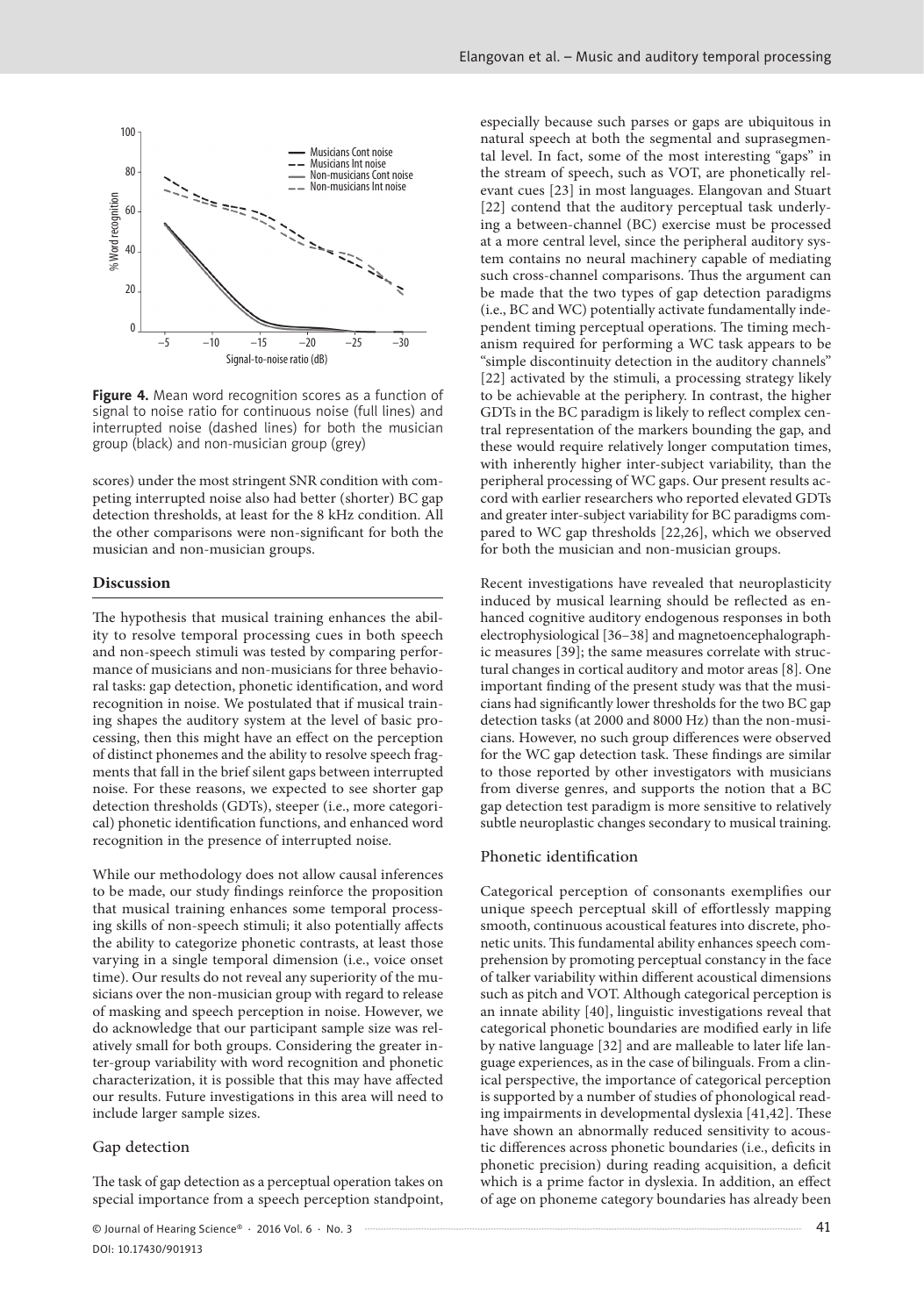demonstrated, with older, normal-hearing listeners requiring different (longer) target temporal cues [43], or having different identification slope functions [34], than younger adults when forming judgments about the phonetic category of a stimulus. Such investigations validate the use of a phonetic identification task – one which varies in terms of a single temporal cue – as a good test for distinguishing perceptual processing abilities between listener groups.

Our results did not reveal a statistically significant difference between the categorical boundary and/or identification function slopes of the musician group compared to that of the non-musicians. However, as can be observed in Figure 3, the identification functions were steeper (i.e., more "categorical") for the musicians (black curve) than the non-musicians (gray curve). Although this finding was not statistically significant and may be speculative, it fits with recent electrophysiological and imaging investigations which have suggested that trained musicians can make discernible phonetic distinctions in acoustic variations within a phonetic category while maintaining robust mental representations of phonological contrasts, thus reflecting an exceptional ability to encode and analyze spectrotemporal features of auditory stimuli [10,16,18,44]. Processing temporally brief speech elements is not only important for understanding speech in demanding listening environments, it is also imperative for language learning and phonological awareness (i.e., reading ability). Further, there is consistent evidence that categorical perception is related to phoneme awareness and word reading performance. Thus, the results of the present study support the recommendation of using musical training as one of the remediation strategies to improve phoneme awareness in children with developmental dyslexia.

#### Speech recognition in noise

The mean word recognition score in quiet was similar for both the musician and non-musician groups. Both groups demonstrated a significant release from masking in the interrupted noise condition, as indicated in Figure 4. However, no significant group differences were observed in the magnitude of the masking release. The overall superior performance in the interrupted noise condition was consistent with previous findings suggesting that enhanced understanding in noise depends on temporal resolution, so that favorable signal-to-noise (S/N) ratio signals are recoverable from the brief "silent" gaps between noise bursts [23,45].

However, our word recognition in noise results did not reveal a robust difference between the musician and nonmusician groups. This is in contrast to a number of other studies that conclude that musicians show functional advantages when listening in noise, as indicated by their performance on traditional speech-in-noise tasks (e.g., QuickSIN, HINT, WIN, and Sentences in Portuguese Lists Test [1,38,46]. These findings are in accord with those reported in recent reports by Ruggles et al. [47] and Boebinger et al. [48] who both found that musicians outperformed non-musicians on measures of frequency discrimination but showed no advantage in perceiving masked speech.

There are some potential differences in our methodology and characteristics of our participants which may have contributed making our outcomes somewhat different from other reports in the literature. The differences include more stringent "musician" inclusion criteria related to age at which training started, duration of musical training intensity (hours/week of practice), instructions given, variables related to the target stimulus and/or competing stimuli, and other task-related variables, such as stationary or spatially separated competing messages. For example, Parbery-Clark et al. [1], who documented a significantly better performance in their musician group for the hearing in noise test (HINT) and QuickSIN, specified an average of 16 years of formal musical training and a selfreported practice regimen of 5 hours a week. In comparison, in our study the musician group had an average of 10.2 years of musical training and typically reported at least 3 hours/week of practice.

Another critical variance in methodology that could explain our results was the nature of the speech stimulus employed to assess speech in noise (SIN) performance. Most studies that have demonstrated a "musician advantage" have used either commercial versions (HINT or Quick-SIN; e.g., 1,47) or custom-developed [49] versions of the speech-in-noise tests that used *sentences* as the target material. In contrast, the target stimuli in our study were openset words (NU-6 words) that provided minimal contextual cues. It is known that SIN performances with a longer target stimuli would probably be more affected by variances in cognitive skills, such as auditory working memory [50,51] and attention [52], differences that would not necessarily be accessed when employing an open-set word SIN task [53]. This contention is actually supported by recent findings by Strait et al. [54], who also investigated SIN performances of musically trained children, compared to nonmusician children, using both sentence (HINT) and word (Words in Noise test; [55]) target material. Their results revealed a musical advantage for only the HINT task, while no group differences were observed for the WIN task. It is plausible that the results obtained with the word task used in this study would be more reflective of peripheral aspects of hearing function in noise [50,53] and as such, are less likely to be representative of the more "central" plasticity believed to be influenced by musical training.

An isolated but albeit interesting finding that emerged in our study was the finding for the musician group of a relationship between performances in the between-channel gap detection task and word recognition scores with interrupted competing noise presented at –30 dB SNR. The negative correlation between these two measures seems to suggest that those with lower gap detection scores also had a larger release from masking, particularly in the most challenging condition. We did not observe any significant correlations for the rest of the comparisons in either group. To the best of our knowledge, this is the first investigation that has shown a direct relationship between gap detection performance and speech recognition in noise for any given listener group, clinical or non-clinical. However, since this finding is isolated (i.e., no particular trend existed for other competing interrupted or continuous noise conditions and gap detection in both groups), further research is warranted before any strong conclusions can be drawn.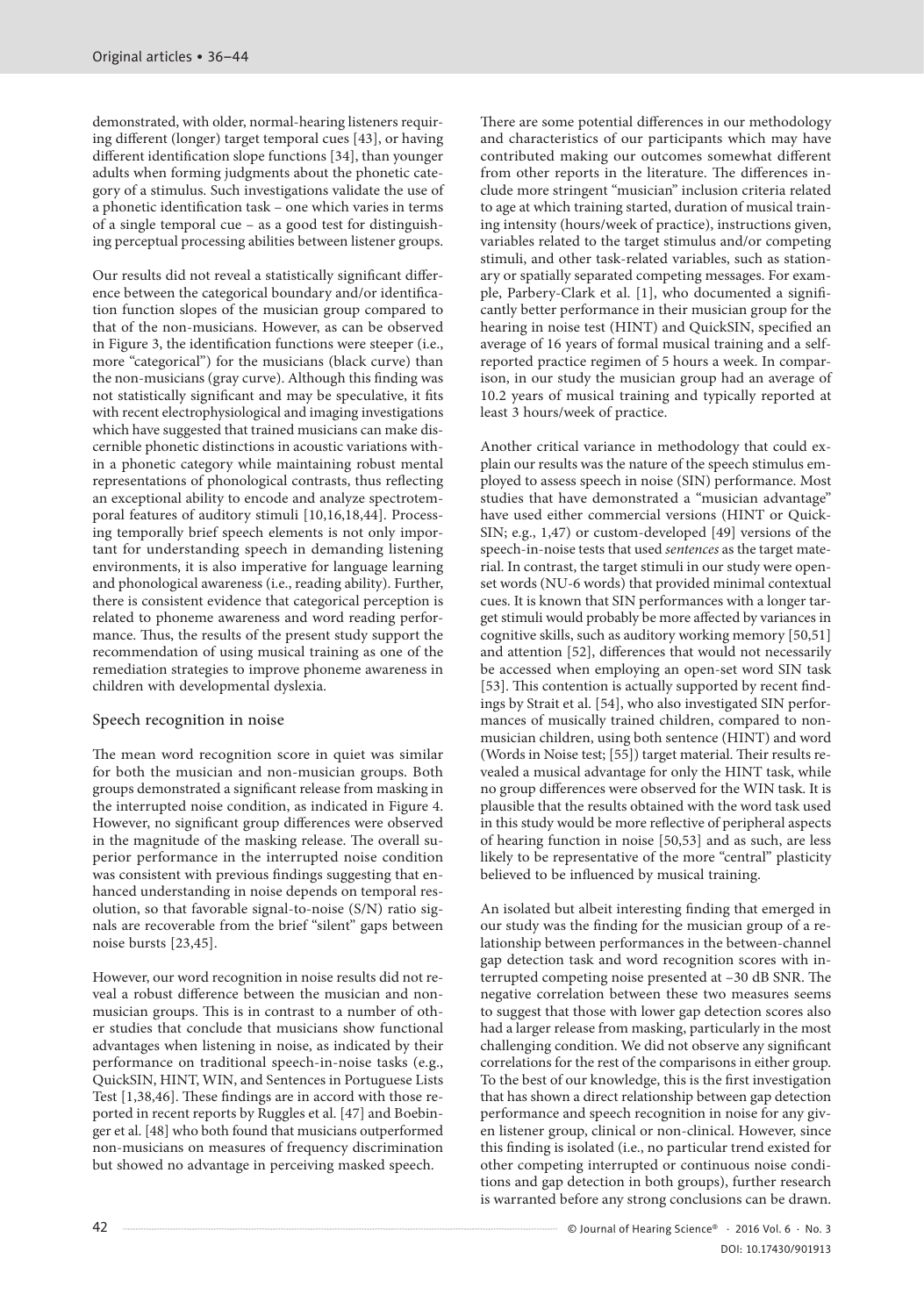#### **Conclusion**

To the best of our knowledge, this is the first study that has investigated non-speech temporal processing in trained musicians using both WC and BC gap detection paradigms and has related these findings to speech perceptual measures, particularly sub-segmental (VOT) processing. Our results indicate that musicians have enhanced temporal processing ability as demonstrated by shorter GDTs and steeper phonetic identification functions. Taken together, these findings suggest that musical training results in a better perceptual reorganization at the level of fundamental temporal processes, an improvement benefitting music, speech, and language. Our results therefore complement a growing literature which suggests that musical training can produce functional benefits in listening and language skills, as well as influence auditory processing at cortical and sub-cortical levels. While most of these earlier investigations have demonstrated beneficial effects of musical training in the processing of suprasegmental aspects of speech, such as pitch and prosody, our results reveal that neuroplasticity extends to subsegmental (e.g., VOT) processing.

Our findings do not indicate the causal direction of this relationship. That is, it is still not clear whether inherently good auditory processing skills lead to enhanced musical aptitude or, conversely, that musical training leads to improved processing ability. Although there is as yet no clear evidence for what factor is responsible for providing a musician with their distinct skill set, several interpretations

#### **References:**

- 1. Parbery-Clark A, Skoe E, Lam C, Kraus N. Musician enhancement for speech-in-noise. Ear Hear, 2009; 30: 653–61.
- 2. Bishop-Liebler P, Welch G, Huss M, Thomson JM, Goswami U. Auditory temporal processing skills in musicians with dyslexia. Dyslexia, 2014; 20: 261–79.
- 3. Strait DL, Kraus N, Parbery-Clark A, Ashley R. Musical experience shapes top-down auditory mechanisms: Evidence from masking and auditory attention performance. Hear Res, 2010; 261: 22–29.
- 4. Beck DL, Chasin M (eds). Music and hearing loss (special edition). Hear Rev, 2014; 21(8): 4–40.
- 5. Hornickel J, Skoe E, Nicol T, Zecker S, Kraus N. Subcortical differentiation of stop consonants relates to reading and speech-in-noise perception. Proc Natl Acad Sci USA, 2009; 106: 13022–27.
- 6. Zendel BR, Alain C. Musicians experience less age-related decline in central auditory processing. Psychol Aging, 2012; 27: 410–17.
- 7. Gaser C, Schlaug G. Brain structures differ between musicians and non-musicians. J Neurosci, 2003; 23: 9240–45.
- 8. Hyde KL1, Lerch J, Norton A, Forgeard M, Winner E, Evans AC et al. Musical training shapes structural brain development. J Neurosci, 2009; 29: 3019–25.
- 9. Chandrasekaran B, Krishnan A, Gandour JT. Relative influence of musical and linguistic experience on early cortical processing of pitch contours. Brain Lang, 2009; 108: 1–9.
- 10. Musacchia G, Strait D, Kraus N. Relationships between behavior, brainstem and cortical encoding of seen and heard speech in musicians and non-musicians. Hear Res, 2008; 241: 34–42.

imply that the processing of temporal structure in both music and speech may rely on common mechanisms [19] that share the same pool of neural resources [56,57]. This speculation is supported by recent functional magnetic resonance imaging results showing that Brodmann Area 47 of the left inferior frontal gyrus and the temporal cortices of both hemispheres are involved in processing temporal structure in both music and speech [58]. Further, a few longitudinal investigations support the notion that the neural and perceptual differences between musicians and nonmusicians are due to experience-dependent plastic brain changes rather than self-selection due to preexisting genetic differences [8,39]. Understanding how speech signals are translated from a time-partitioned external acoustical event into internal neural objects, and how psychoacoustic factors and/or individual experience affects this process, is essential for the design of more effective rehabilitation programs aimed at improving, or at least maintaining, speech listening abilities in impaired subjects.

#### **Acknowledgments**

This research was funded by an East Tennessee State University research development committee award to SE. NP presented portions of this research as a recipient of the Student Research Forum award at the American Academy of Audiology Annual Convention, Boston, MA, March 2012. A portion of this work was also awarded the best presentation award to NP at the 2012 Appalachian Student Research Forum, Johnson City, TN, USA.

- 11. Wong PCM, Skoe E, Russo NM, Dees T, Kraus N. Musical experience shapes human brainstem encoding of linguistic pitch patterns. Nat Neurosci, 2007; 10: 420–22.
- 12. George EM, Coch D. Music training and working memory: An ERP study. Neuropsychologia, 2011; 49: 1083–94.
- 13. Pallesen KJ, Brattico E, Bailey CJ, Korvenoja A, Koivisto J, Gjedde A et al. Cognitive control in auditory working memory is enhanced in musicians. PLoS One, 2010; 5: e11120.
- 14. Tierney AT, Bergeson-Dana TR, Pisoni DB. Effects of early musical experience on auditory sequence memory. Empir Musicol Rev, 2008; 3: 178–86.
- 15. Soncini F, Costa MJ. Efeito da prática musical no reconhecimento da fala no silêncio e no ruído. Pró-Fono Rev Atualização Científica, 2006; 18: 161–70 [in Italian].
- 16. Elmer S, Meyer M, Jäncke L. Neurofunctional and behavioral correlates of phonetic and temporal categorization in musically trained and untrained subjects. Cereb Cortex, 2012; 22: 650–58.
- 17. Anderson S, Kraus N. Sensory-cognitive interaction in the neural encoding of speech in noise: A review. J Am Acad Audiol, 2010; 21: 575–85.
- 18. Ott CG, Langer N, Oechslin MS, Meyer M, Jäncke L et al: Processing of voiced and unvoiced acoustic stimuli in musicians. Front Psychol, 2011; 2: 195.
- 19. Besson M, Chobert J, Marie C. Transfer of training between music and speech: common processing, attention, and memory. Front Psychol, 2011; 2: 94.